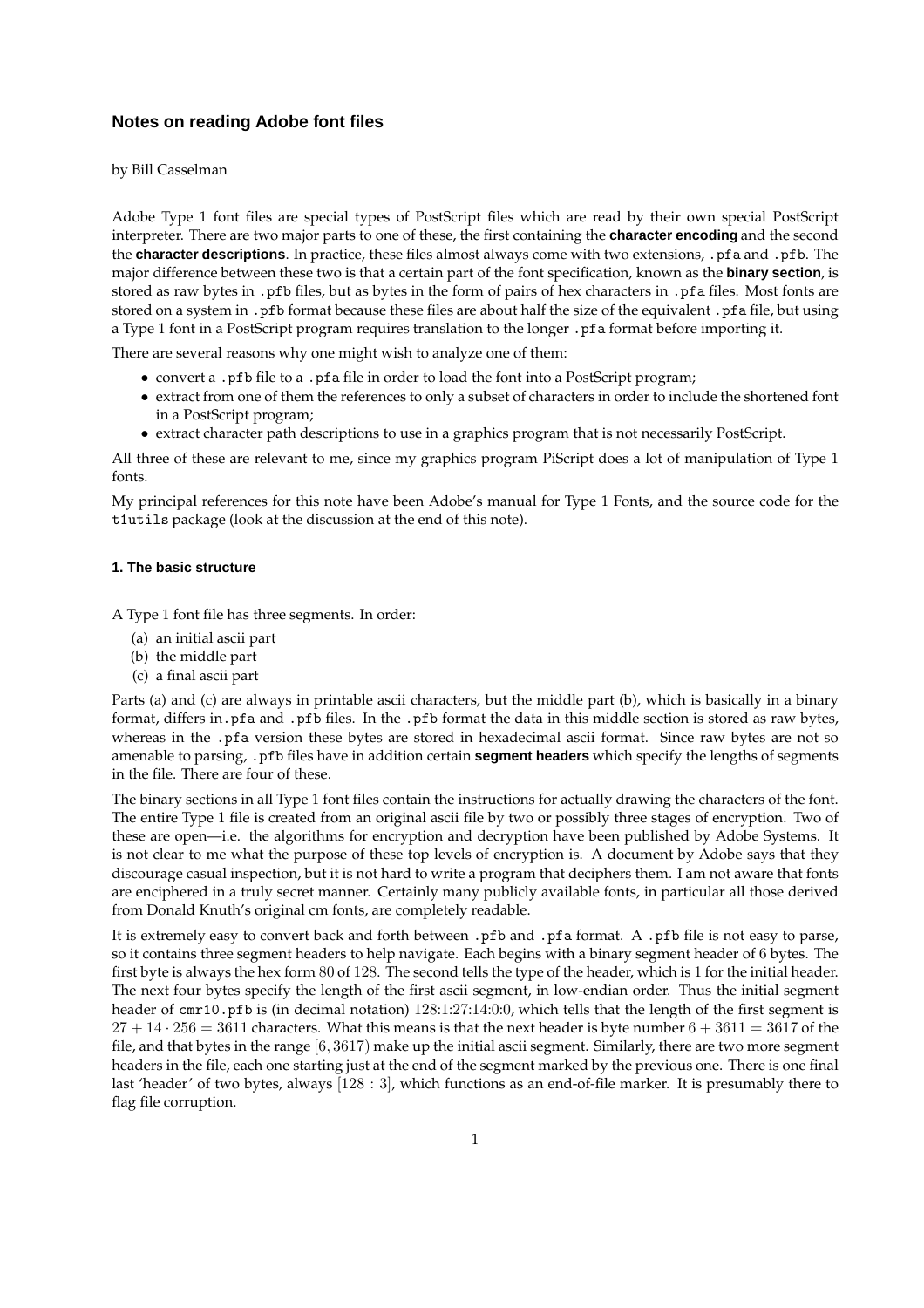The corresponding .pfa file is easy to parse with standard text tools, and hence has no segment headers. It is exactly the same as the .pfb file, except that each byte of the binary (second) segment in a .pfb file is expressed as a pair of hex 'digits' "0123456789abcdef" in the .pfa file. So to understand these files, we may as well assume we are working with a .pfa file.

It will help to have in view an example. Here follow the three segments from cmr10.pfa. First the initial ascii segment:

%!PS-AdobeFont-1.1: CMR10 1.00B %%CreationDate: 1992 Feb 19 19:54:52 % Copyright (C) 1997 American Mathematical Society. All Rights Reserved. 11 dict begin /FontInfo 7 dict dup begin /version (1.00B) readonly def /Notice (Copyright (C) 1997 American Mathematical Society) readonly def /FullName (CMR10) readonly def /FamilyName (Computer Modern) readonly def /Weight (Medium) readonly def /ItalicAngle 0 def /isFixedPitch false def end readonly def /FontName /CMR10 def /PaintType 0 def /FontType 1 def /FontMatrix [0.001 0 0 0.001 0 0] readonly def /Encoding 256 array 0 1 255 {1 index exch /.notdef put} for dup 161 /Gamma put dup 162 /Delta put dup 163 /Theta put ... dup 0 /Gamma put ... dup 160 /space put readonly def /FontBBox{-251 -250 1009 969}readonly def /UniqueID 5000793 def currentdict end currentfile eexec

Next the binary part (which is actually very, very long):

8053514d28ec28da1 ... ... 72a7d2c89178fb92f

And then the final ascii part:

0000000000000000000000000000000000000000000000000000000000000000 0000000000000000000000000000000000000000000000000000000000000000 0000000000000000000000000000000000000000000000000000000000000000 0000000000000000000000000000000000000000000000000000000000000000 0000000000000000000000000000000000000000000000000000000000000000 0000000000000000000000000000000000000000000000000000000000000000 0000000000000000000000000000000000000000000000000000000000000000 0000000000000000000000000000000000000000000000000000000000000000 cleartomark

The final ascii part of every .pfa file looks exactly the same, including 512 zeros mingled with space characters,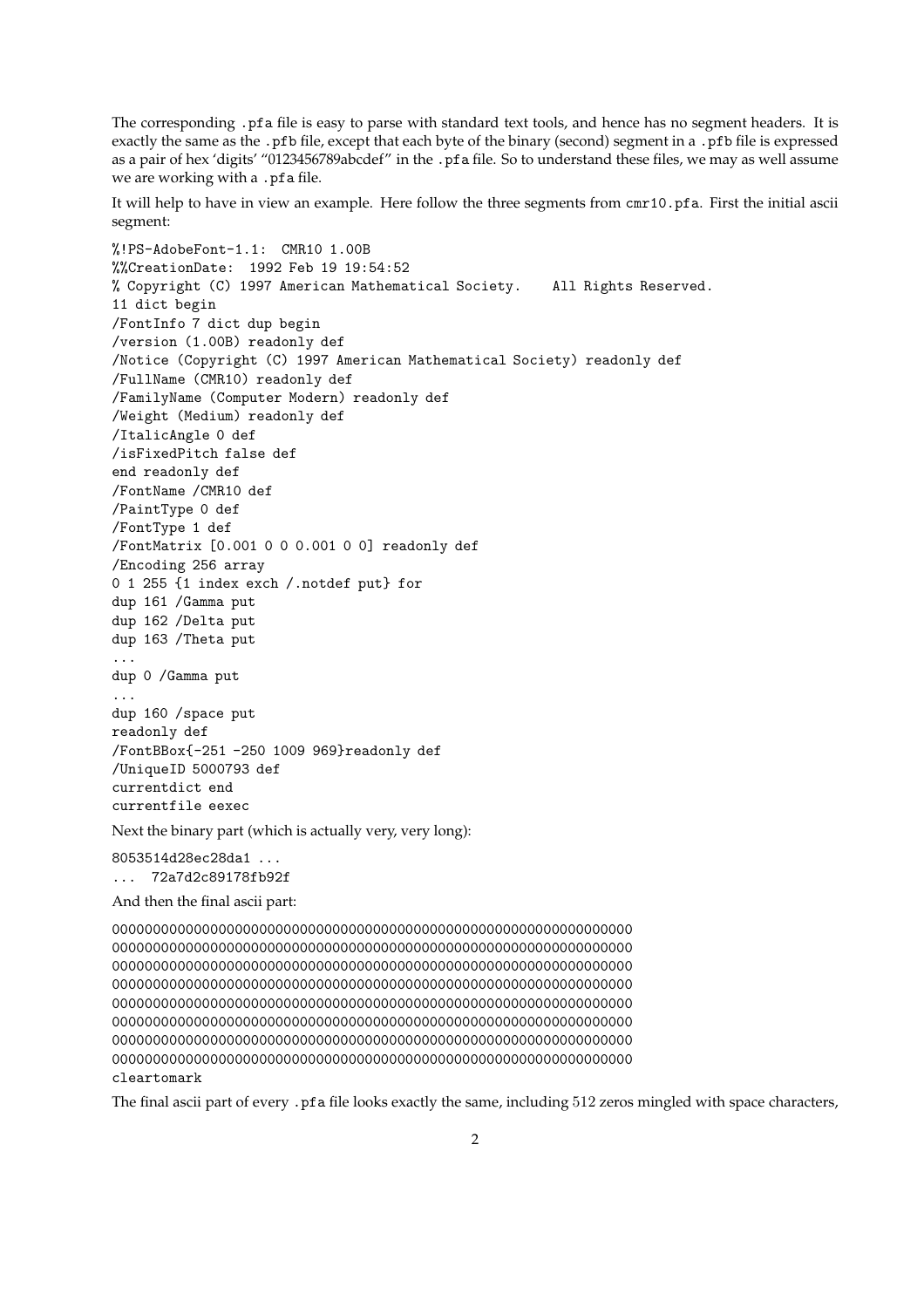so all the interesting stuff is in the earlier parts.

# **2. The first ascii segment**

Let's look at the initial ascii segment. The first significant thing is that the file (once converted to .pfa format) must begin with %!, as all PostScript files do. Next, the second word of the first line is the name of the font as it is used in a PostScript file. Here it is /CMR10. To load the file cmr10.pfa into a PostScript program and then use the font in it, you would put into the program

(cmr10.pfa) run /CMR10 findfont

This leaves the font on the operator stack. I repeat: the .pfb font files are not runnable PostScript files, as are the .pfa files.

The first ascii segment contains a few PostScript dictionaries, and an **encoding array**. Among the information in the dictionaries is the font's name as it would be used in a PostScript file (so it is specified twice, it seems, in practice). It also contains the /FontMatrix, which in this example is [0.001 0 0 0.001 0 0]. This PostScript matrix specifies the affine transformation by which coordinates in the character path descriptions are changed to real-world coordinates. The character path coordinates are always specified in integers, but in a very small unit. In this case they must be scaled by  $1/1000$  to obtain the coordinates in points.

The font encoding is an array of length equal to the nominal number of characters in the font. the entry at the i-th place in the array is a PostScript name for the character (for example \Gamma), by which it is referred to in the character description dictionary. In the example, /Gamma corresponds to characters indexed by either 0 or 161. There are many reasons for having this double layer of character references, but among other things it means the encoding can be changed trivially without reading the binary segment. Some, maybe most, fonts use a standard encoding specified in Adobe's manuals, but all the TEX fonts I know of have their own encoding, which is specified explicitly in the font file. In cmr10, for example, the space has index 160 rather than the standard 32. In the encoding, at least one character must be undefined, with name /.notdef. In the example, this is done by the initialization of the encoding array. Also in this section, the font is usually assigned a UniqueID, one which distinguishes this font from all others. Adobe maintains a registry of UniqueIDs assigned to all publicly available fonts.

There is also in this section a font's bounding box, which tells the dimensions of the smallest box that would contain all the characters in the font. In the example, you can see confirmed that the character coordinates are given in integers roughly in a box of width 260 and height 1219 units. (Remember these numbers are to be scaled by the font matrix before use.)

As I have mentioned at the beginning, one reason for taking apart a Type 1 font file is to extract only what is needed for a subset of characters. In doing this extraction and reassembly, the /Encoding section will be abbreviated, and the /UniqueID assignment can be removed.

The first ascii segment always ends with currentfile eexec, which tells the font manipulation program what to do with the next binary section—namely, apply eexec to it it.

#### **3. The binary segment**

The first step in interpreting the binary segment is to translate it from hex form to an array of bytes—that is to say, an array of integers in the range  $[0, 256)$ . Thus 8053514d28ec28da1 ... is read in pairs 80 53 51 4d 28 ec 28 da \dots and then interpreted as the array  $[128, 83, 81, 77, 40, 236, 40, 218, \ldots]$ .

This array must be decrypted—turned into a more readable string of bytes. This is to be done with a fixed encryption procedure specified once and for all by Adobe. We start with three constants  $R = 55665$ ,  $c_1 = 52845$ ,  $c_2 = 22719$ . Then we apply to the entire binary array c[i] of length n the decryption procedure:

for in  $[0, n)$ :

 $p[i] = c[i]^{(R > > 8)}$  $R = ((c[i] + R)*c1 + c2) & ((1 \leq 16) - 1)$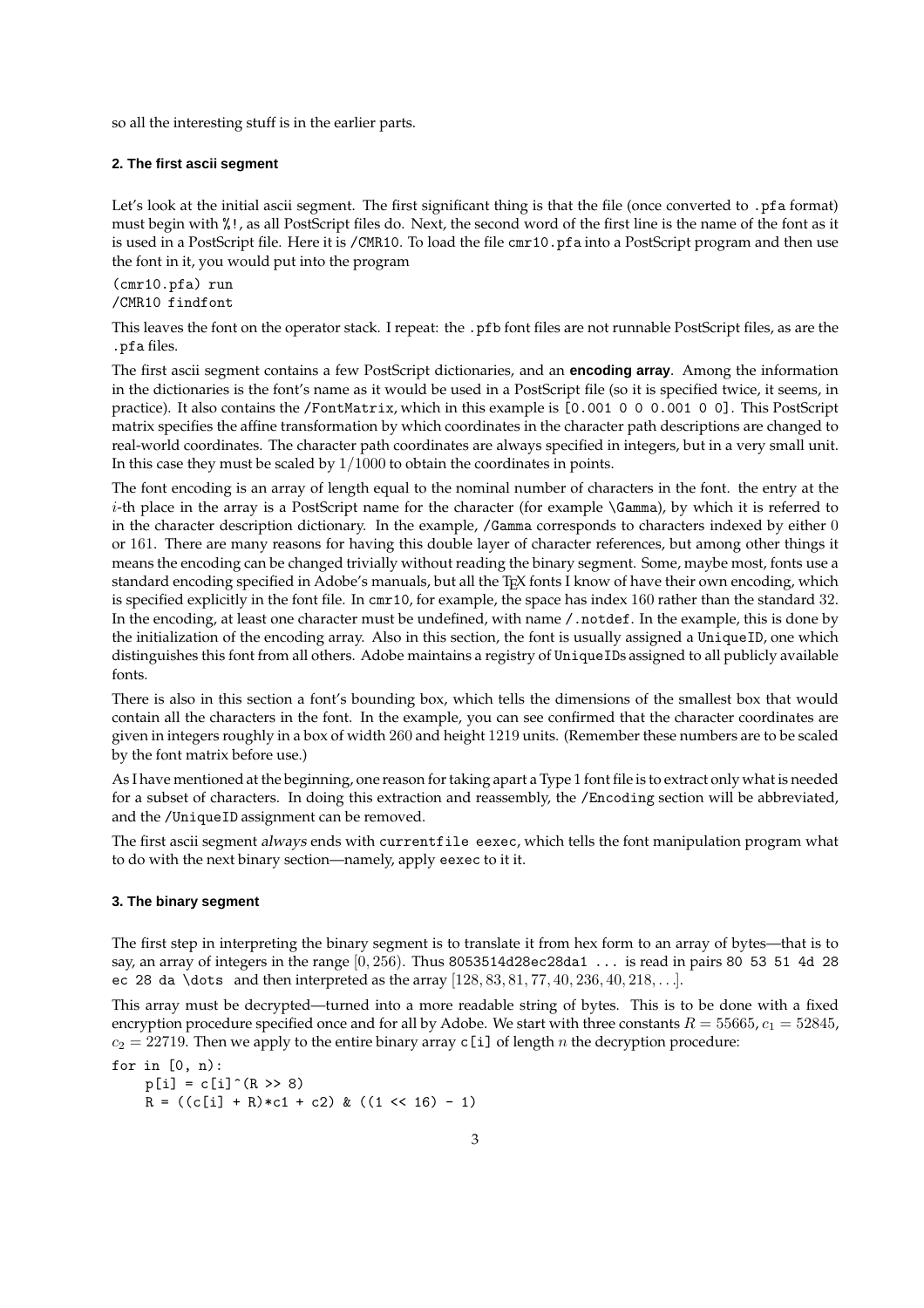Here  $\hat{ }$  means xor addition, in which one interprets the bits modulo 2. The encryption key R changes as the procedure is carried out.

What one gets from cmr10 after this decryption process has been applied looks like this:

```
YANYdup/Private 16 dict dup begin
/RD{string currentfile exch readstring pop}executeonly def
/ND{noaccess def}executeonly def
/NP{noaccess put}executeonly def
/BlueValues [-22 0 683 705 431 448 666 677] def
...
/Subrs 39 array
dup 0 15 RD R...
P.k......f NP
dup 1 9 RD 0..^?.S[. NP
dup 2 9 RD 0.(a.._.. NP
...
2 index /CharStrings 130 dict dup begin
/Gamma 97 RD t.....(M.&3.V..i=...
NB.NF....8..b......A.G...R41x....J.,...VTxd.f....T...*c..Ae.......#y%D&...\| ND
...
/.notdef 12 RD tA...^.ev.." ND
/space 12 RD 0..{^.w/0... ND
end
end
readonly put
noaccess put
dup/FontName get exch definefont pop
mark currentfile closefile
```
The dots, except the ellipses, stand for unprintable binary characters. In other words, after transforming the binary segment into supposedly readable form, we are still faced with some binary data! The next section will explain this.

This segment begins with 4 characters that are meaningless to PostScript, and are discarded by it. Here the string YANY probably signifies that these fonts were produced by the now defunct font foundry  $Y \& Y$  (but, I believe, originally designed for use in Macintosh computers by Bluesky Research). After that follows the /Private dictionary and the /CharString dictionary. The first defines a number of technical terms involving character construction, and contains also an array of subroutines used in character paths. The second contains the character descriptions themselves. Both the subroutines and the character descriptions are yet again encrypted in a fashion similar to the entire binary segment, but now with an initial value of  $R = 4330$  instead of 55665. In order to figure out exactly how characters are drawn these also have to be decrypted, but if all one wants to do is remove unused characters from a font file, it is not necessary. As I have already mentioned, I'll say more in the next section about reading the subroutines and character path descriptions—they involve special variants of the usual PostScript operators.

In order to re-encrypt the binary section, one applies the inverse to decryption:

for in [0, n):  $c[i] = p[i]^{(R > > 8)}$  $R = ((c[i] + R) * c1 + c2) & ((1 \leq 16) - 1)$ 

It is not quite obtained by swapping  $p[i]$  and  $c[i]$ .

## **4. Character strings and subroutines**

Both character strings and subroutines are doubly or even in some sense triply encrypted. First of all, the binary sequences that are exposed by decrypting the whole binary section must be decrypted using a very similar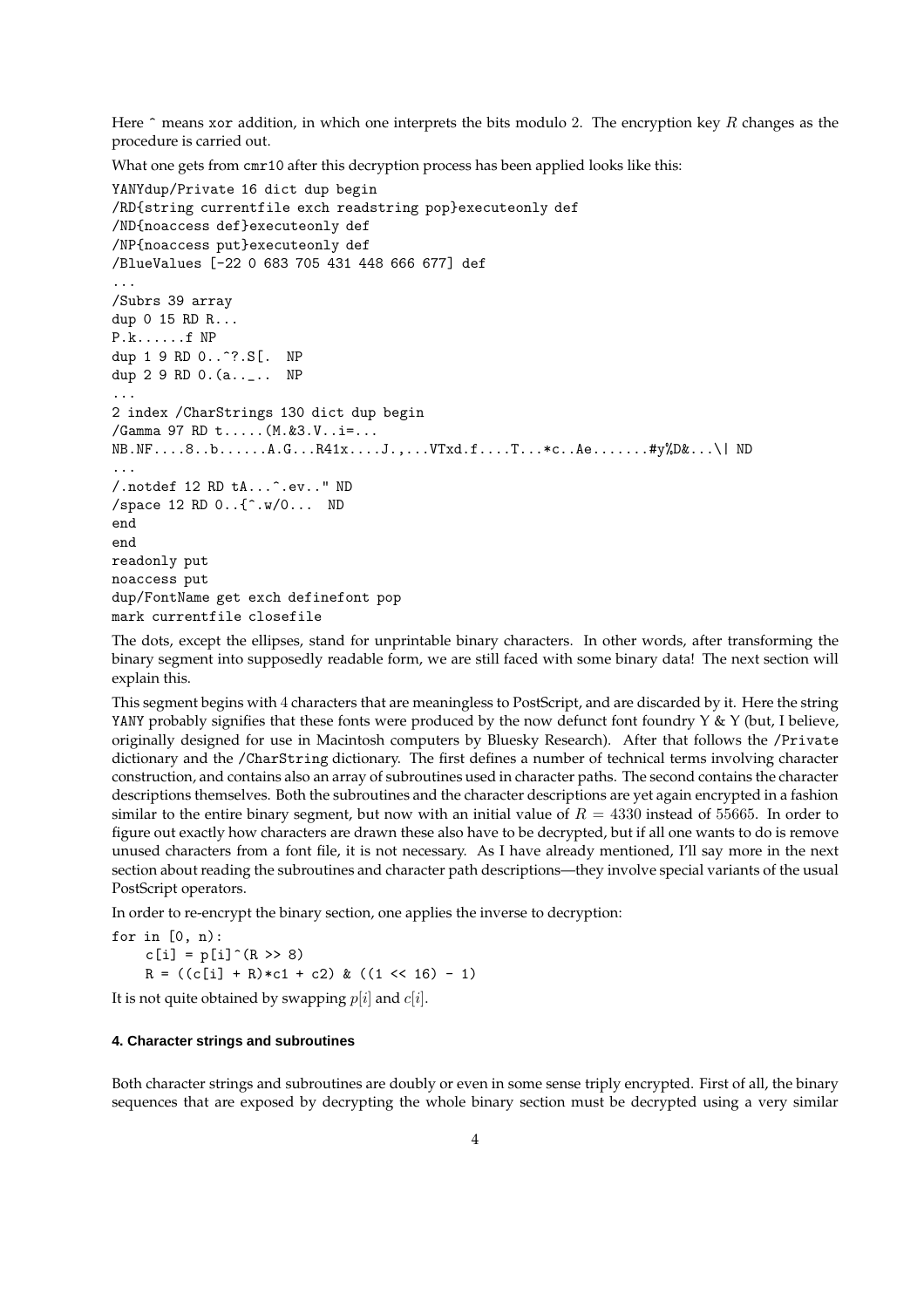procedure to that used on the entire segment, except that the initial value of  $R$  is 4330 instead of 55665. But then, what you encounter, instead of a string of PostScript operators and data, but an array of bytes which are a coded form of special Type 1 font operators. Some of these encoding layers are there for compression, but some are presumably remnants of the early days before Adobe had opened up the Type 1 font format to public inspection.

The character strings section begins with a phrase in the form 2 index /CharStrings 130 dict dup begin, where 130 is the number of strings defined. Each character is represented in the form  $/A$  n RD <br/>string> ND where  $\ell$  as the name specified in the character encoding array and n is the length of the binary part. The words RD and ND are short forms of PostScript operators defined in the /Private dictionary. The dictionary must have an entry for / .notdef. The binary part of the character definition must be decrypted first by the CharStrings cipher scheme, but then the bytes you get must be interpreted according to the Type 1 operator byte code, which I now say a few words about.

Each character string, when decrypted, is an array of bytes, which make up a compressed list of integers and operators. The operators are slightly modified versions of the standard PostScript operators such as rmoveto and rlineto, but including also what Adobe calls 'hints' such as hstem. These hints improve the appearance of characters at low resolution.

So for CMR10 the character /Gamma, when decrypted, becomes the string of bytes:

```
100, 101, 114, 110,
172, 249, 5, 13, 139, 170, 1, 249, 29, 170, 1, 242, 228, 3, 248, 158, 166, 3,
248, 157, 249, 60, 21, 252, 157, 6, 108, 7, 163, 6, 216, 141, 128, 103, 31,
252, 160, 7, 103, 137, 128, 62, 30, 115, 6, 108, 7,
174, 142, 217, 139, 178, 139, 8, 180, 139, 230, 139, 175, 136, 8, 170, 7,
106, 6, 44, 139, 152, 174, 31, 248, 166, 7, 172, 141, 146, 186, 30,
242, 6, 247, 35, 139, 160, 80, 155, 251, 27, 8, 164, 6, 9, 14
```
After we remove the first 4 characters, which for reasons beyond my ken spell "dern", then interpret this according to the binary code, and finally make it human-readable, this becomes:

33 625 hsbw 0 31 hstem 649 31 hstem 103 89 vstem 522 27 vstem 521 680 moveto -521 hlineto -31 vlineto 24 hlineto 77 2 -11 -36 hvcurveto  $-524$  vlineto  $-36$   $-2$   $-11$   $-77$  vhcurveto  $-24$  hlineto  $-31$  vlineto 35 3 78 0 39 0 rrcurveto 41 0 91 0 36 -3 rrcurveto 31 vlineto -33 hlineto -95 0 13 35 hvcurveto 530 vlineto 33 2 7 47 vhcurveto 103 hlineto 143 0 21 -59 16 -135 rrcurveto 25 hlineto closepath endchar

The other major component of the binary section is the array of subroutines. They are read exactly as the character strings are, and are occasionally called by commands encountered in the character strings.

For details of the interpretation of character strings and subroutines, see the file BuildChar.py.

## **5. To be done** . . .

Other computer fonts are in .ttf or .gsf format. The first were first developed by Microsoft, I suspect with no other goal in mind except to be different from Adobe. The chief difference is technical—character strings in .ttf use quadratic Bezier curves whereas Adobe uses cubic ones. The .gsf fonts come with ghostscript. The .ttf fonts have to be converted to Type 1 format before being used in PostScript programs, but there are many utilities available to do this. The .gsf fonts can be read by any PostScript interpreter. I'll say more about both of these, and also discuss how one can assemble a useful Type 1 font collection, in a later version of this document. I'll also say something about font metric files (both Adobe . afm and TEX . tfm) required to use these elegantly, and also something about how to read the .dvi files produced by TEX that use fonts.

# **6. References**

The primary reference is the manual **Adobe Type 1 Font Format**, available at

http://partners.adobe.com/public/developer/en/font/T1\_SPEC.PDF